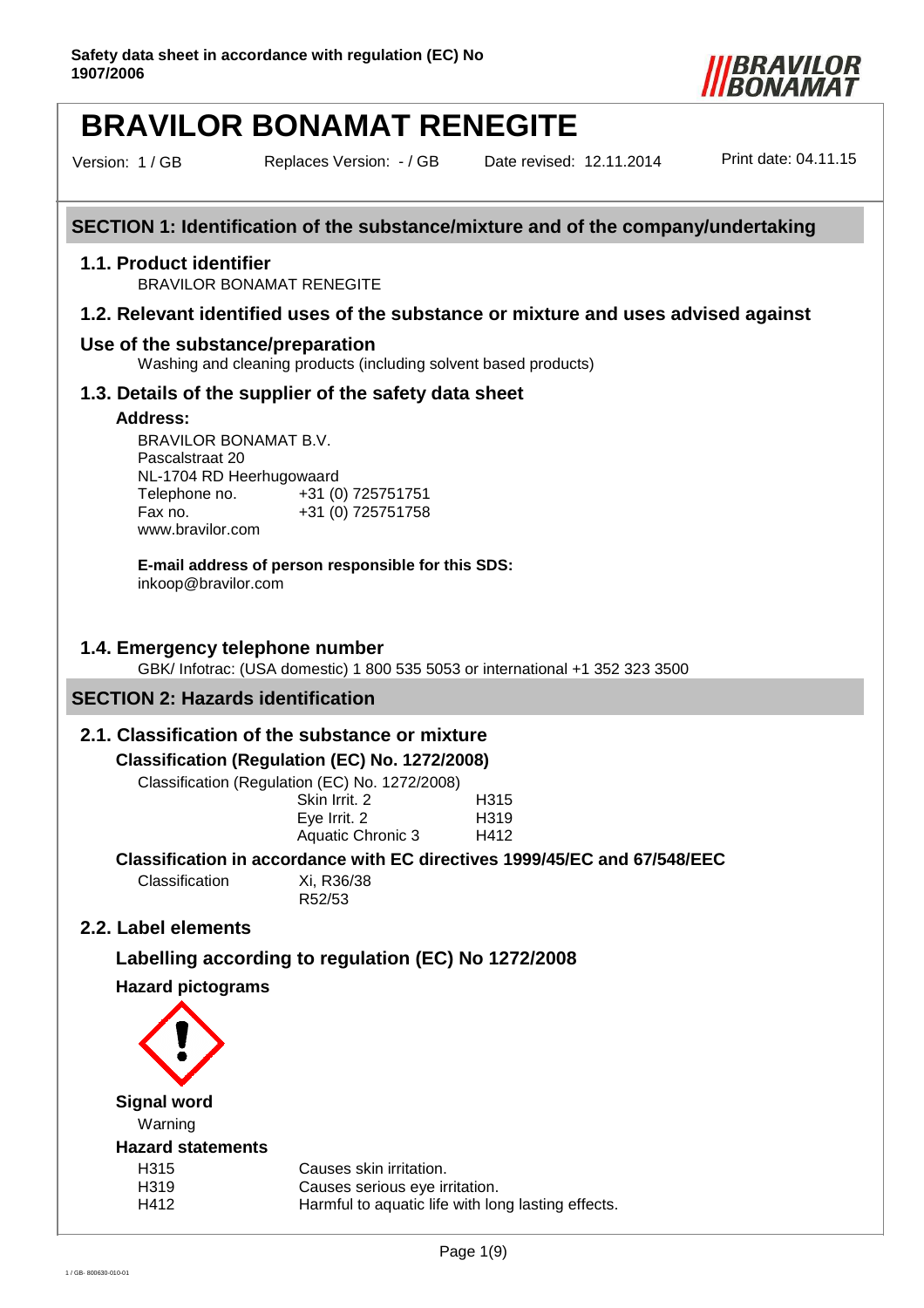

Version: 1 / GB Replaces Version: - / GB

Date revised: 12.11.2014 Print date: 04.11.15

### **Precautionary statements**

| P <sub>273</sub> | Avoid release to the environment.                                           |
|------------------|-----------------------------------------------------------------------------|
| P <sub>280</sub> | Wear protective gloves/protective clothing/eye protection/face protection.  |
| P302+P352        | IF ON SKIN: Wash with plenty of soap and water.                             |
| P305+P351+P338   | IF IN EYES: Rinse cautiously with water for several minutes. Remove contact |
|                  | lenses, if present and easy to do. Continue rinsing.                        |
| P337+P313        | If eye irritation persists: Get medical advice/attention.                   |
|                  | Dispose only when container is empty and closed. For disposal of product    |
|                  | residues, refer to Safety Data Sheet.                                       |

# **Labelling in accordance with EC directives 1999/45/EC and 67/548/EEC**

The product is classified and labelled in accordance with EC directives/the relevant national laws.

# **Hazard symbols**



# **R phrases**

| R phrases |                                                                                                  |
|-----------|--------------------------------------------------------------------------------------------------|
| 36/38     | Irritating to eyes and skin.                                                                     |
| 52/53     | Harmful to aquatic organisms, may cause long-term adverse effects in the<br>aquatic environment. |
| S phrases |                                                                                                  |
| 26        | In case of contact with eyes, rinse immediately with plenty of water and seek<br>medical advice. |
| 37        | Wear suitable gloves.                                                                            |
| 46        | If swallowed, seek medical advice immediately and show this container or label.                  |

# **2.3. Other hazards**

No special hazards have to be mentioned.

### **SECTION 3: Composition/information on ingredients**

#### **Hazardous ingredients**

#### **sulphamidic acid**

| www.com          |                       |
|------------------|-----------------------|
| CAS No.          | 5329-14-6             |
| EINECS no.       | 226-218-8             |
| Registration no. | 01-2119488633-28-XXXX |
| Concentration    | $>= 50 \%$            |
| Classification   | Xi, R36/38            |
|                  | R52/53                |
|                  |                       |

Classification (Regulation (EC) No. 1272/2008) Aquatic Chronic 3 H412 Eye Irrit. 2 H319 Skin Irrit. 2 H315

# **SECTION 4: First aid measures**

# **4.1. Description of first aid measures**

#### **General information**

Remove contaminated clothing immediately and dispose of safely. In any case show the physician the Safety Data Sheet.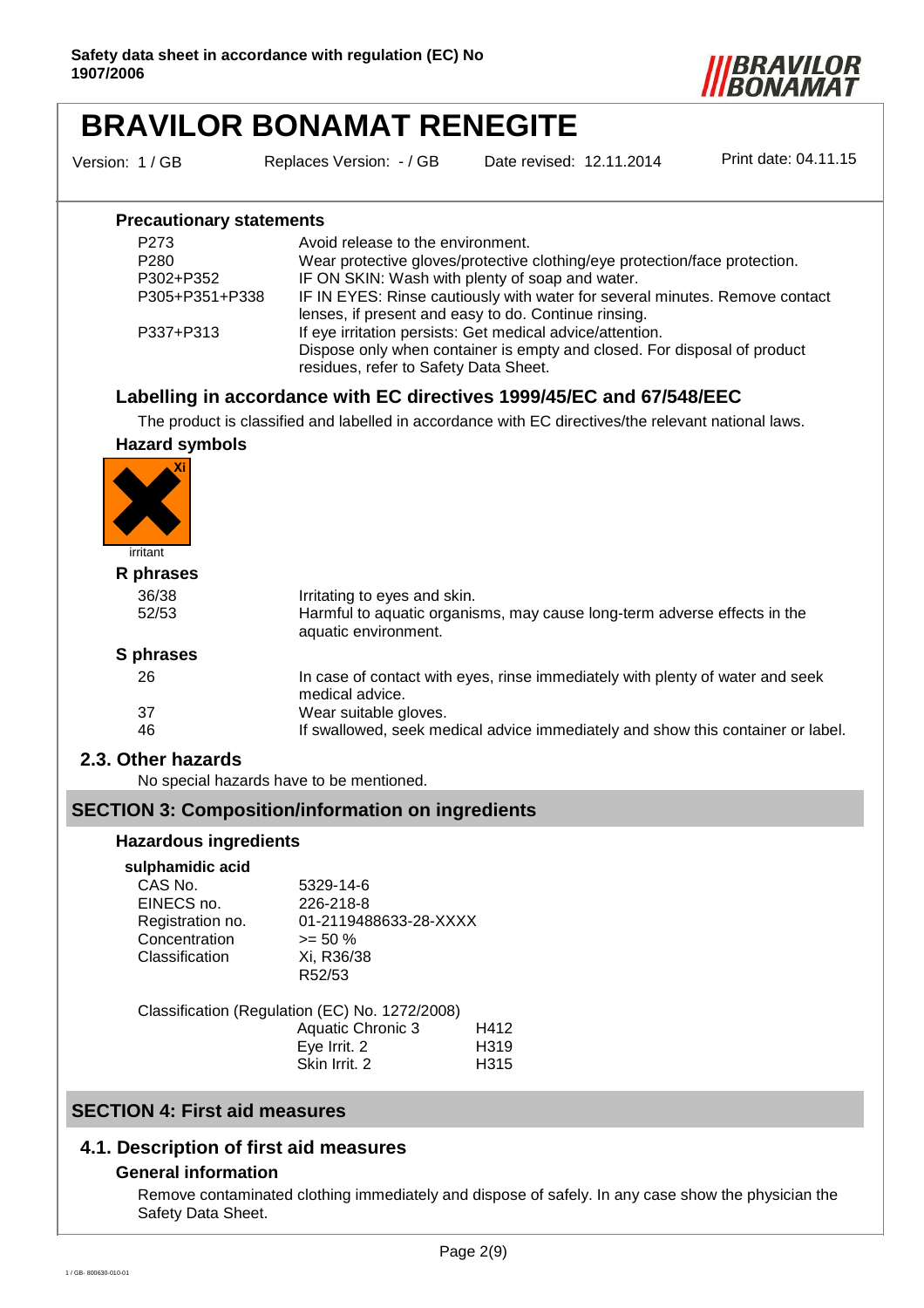

Version: 1 / GB Replaces Version: - / GB

Date revised: 12.11.2014 Print date: 04.11.15

#### **After inhalation**

Ensure supply of fresh air. When dust is intensively inhaled, seek medical help immediately.

#### **After skin contact**

Wash off immediately with soap and water. Take medical treatment.

#### **After eye contact**

Separate eyelids, wash the eyes thoroughly with water (15 min.). Summon a doctor immediately.

#### **After ingestion**

If swallowed, seek medical advice immediately and show this container or label. Rinse mouth thoroughly with water. Let plenty of water be drunk in small gulps. Do not induce vomiting.

#### **Adhere to personal protective measures when giving first aid**

First aider: Pay attention to self-protection!

- **4.2. Most important symptoms and effects, both acute and delayed**  Until now no symptoms known so far.
- **4.3. Indication of any immediate medical attention and special treatment needed**

## **Hints for the physician / hazards**

In the case of swallowing with subsequent vomiting, aspiration of the lungs can occur which can lead to chemical pneumonia or asphyxiation.

### **SECTION 5: Firefighting measures**

# **5.1. Extinguishing media**

#### **Suitable extinguishing media**

Product itself is non-combustible; adapt fire extinguishing measures to surrounding areas.

#### **Non Suitable extinguishing media**

Compatible with all usual extinguishing media.

# **5.2. Special hazards arising from the substance or mixture**

In case of combustion evolution of dangerous gases possible.

### **5.3. Advice for firefighters**

#### **Special protective equipment for fire-fighting**

Do not inhale explosion and/or combustion gases. In case of combustion use a suitable breathing apparatus.

#### **Other information**

Collect contaminated fire-fighting water separately, must not be discharged into the drains. Fire residues and contaminated fire-fighting water must be disposed of in accordance with the local regulations.

### **SECTION 6: Accidental release measures**

### **6.1. Personal precautions, protective equipment and emergency procedures**

Avoid contact with skin, eyes and clothing.

#### **6.2. Environmental precautions**

Do not discharge into the drains/surface waters/groundwater. Knock down dust with water spray jet.

# **6.3. Methods and material for containment and cleaning up**

Pick up mechanically. Dispose of absorbed material in accordance with the regulations.

#### **6.4. Reference to other sections**

Refer to protective measures listed in sections 7 and 8.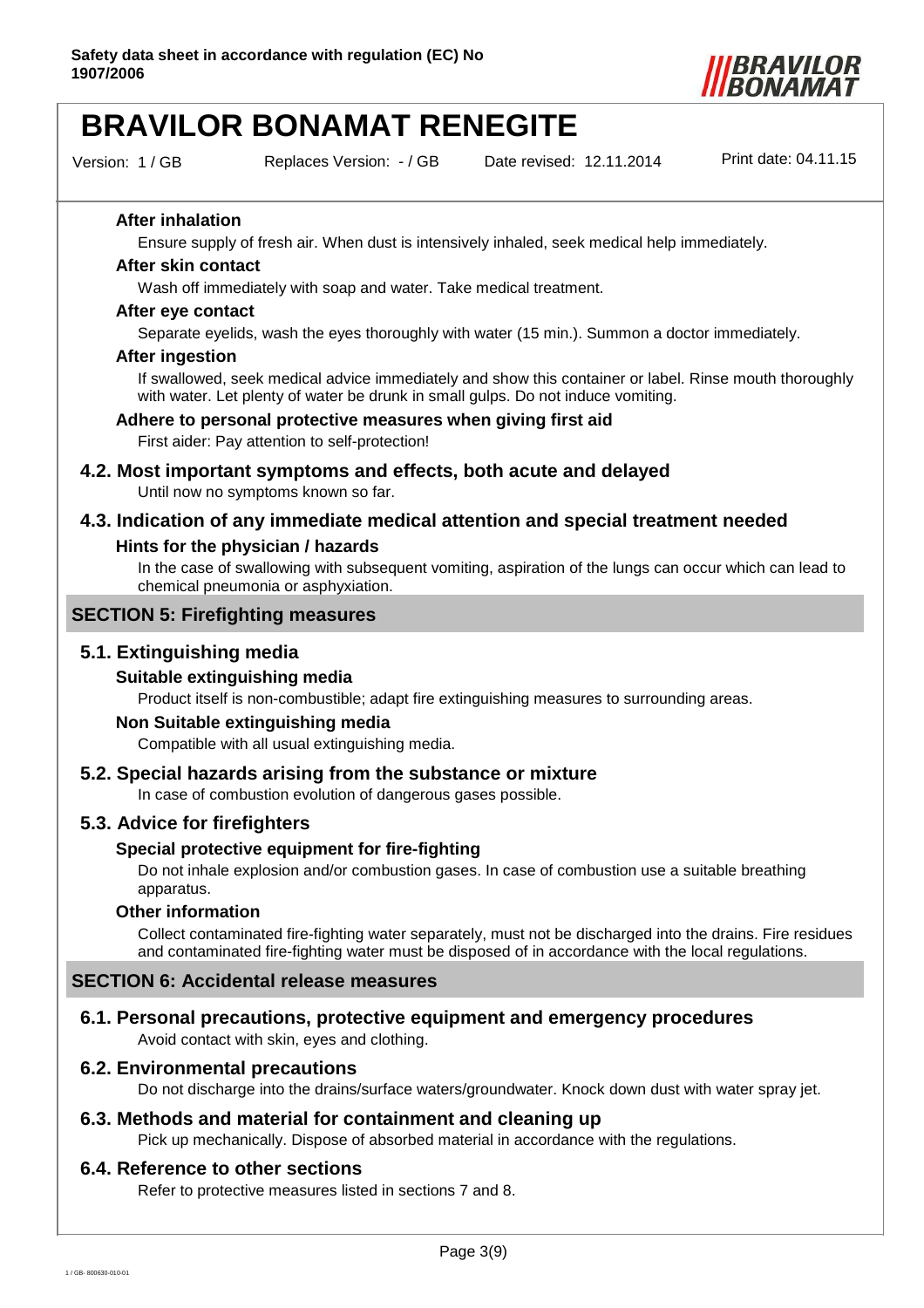

Version: 1 / GB Replaces Version: - / GB

Date revised: 12.11.2014 Print date: 04.11.15

# **SECTION 7: Handling and storage**

## **7.1. Precautions for safe handling**

#### **Advice on safe handling**

Avoid the formation and deposition of dust. Keep container tightly closed.

#### **7.2. Conditions for safe storage, including any incompatibilities**

#### **Requirements for storage rooms and vessels**

Keep in original packaging, tightly closed. Provide solvent-resistant and impermeable floor.

#### **Storage class according to TRGS 510**

Storage class according to TRGS 510 8B Non-combustible corrosive hazardous substances

### **7.3. Specific end use(s)**

no data

#### **SECTION 8: Exposure controls/personal protection**

#### **8.1. Control parameters**

#### **Other information**

Contains no substances with occupational exposure limit values.

#### **8.2. Exposure controls**

#### **General protective and hygiene measures**

Do not inhale dust/fumes/aerosols. Avoid contact with skin and eyes. Do not eat, drink or smoke during work time. Wash hands before breaks and after work. Clean skin thoroughly after work; apply skin cream.

#### **Respiratory protection**

Use breathing apparatus in dust-laden atmosphere. Dust mask

#### **Hand protection**

| Chemical resistant gloves |              |
|---------------------------|--------------|
| Appropriate Material      | neoprene     |
| Appropriate Material      | vinyl        |
| Appropriate Material      | butyl rubber |
| Appropriate Material      | nitrile      |

#### **Eye protection**

Safety glasses with side protection shield

# **SECTION 9: Physical and chemical properties**

# **9.1. Information on basic physical and chemical properties**

| Form<br><b>Colour</b><br>Odour | solid<br>white<br>characteristic |   |
|--------------------------------|----------------------------------|---|
| Odour threshold                |                                  |   |
| Remarks                        | not determined                   |   |
| pH value                       |                                  |   |
| Value                          | 1<br><                           |   |
| Concentration/H2O              | 10                               | ℅ |
| <b>Melting point</b>           |                                  |   |
| Remarks                        | not determined                   |   |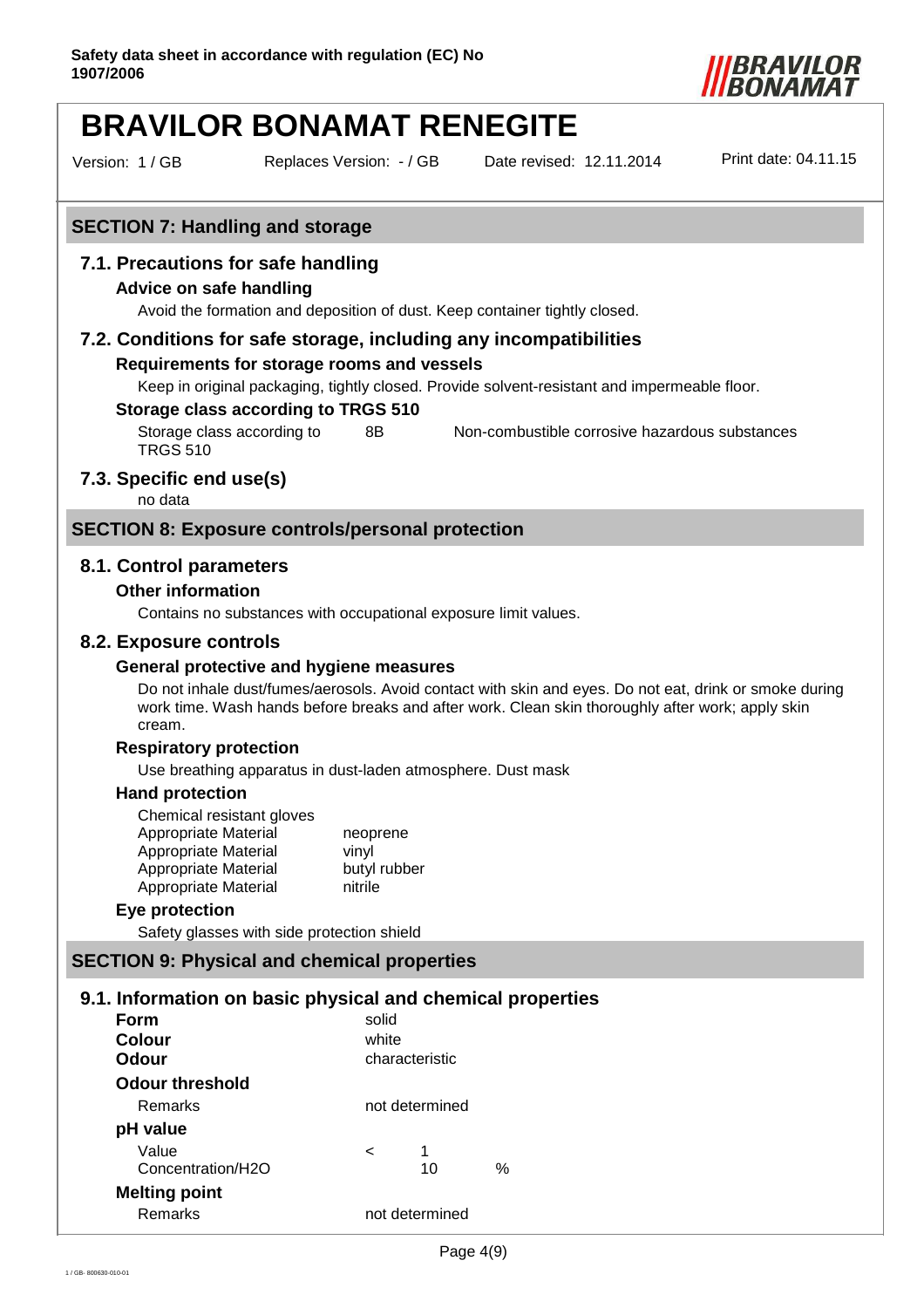

Version: 1 / GB Replaces Version: - / GB

Date revised: 12.11.2014 Print date: 04.11.15

| <b>Freezing point</b>                         |                |
|-----------------------------------------------|----------------|
| Remarks                                       | not determined |
| Initial boiling point and boiling range       |                |
| Remarks                                       | not determined |
| <b>Flash point</b>                            |                |
| Remarks                                       | Not applicable |
| Evaporation rate (ether $= 1$ ) :             |                |
| Remarks                                       | not determined |
| <b>Flammability (solid, gas)</b>              |                |
| evaluation                                    | not determined |
| Upper/lower flammability or explosive limits  |                |
| Remarks                                       | not determined |
| Vapour pressure                               |                |
| Remarks                                       | not determined |
| <b>Vapour density</b><br>Remarks              | not determined |
|                                               |                |
| <b>Density</b><br>Remarks                     | not determined |
| <b>Solubility in water</b>                    |                |
| Remarks                                       | not determined |
| Solubility(ies)                               |                |
| Remarks                                       | not determined |
| <b>Partition coefficient: n-octanol/water</b> |                |
| Remarks                                       | not determined |
| Ignition temperature                          |                |
| Remarks                                       | not determined |
| <b>Decomposition temperature</b>              |                |
| Remarks                                       | not determined |
| <b>Viscosity</b>                              |                |
| Remarks                                       | not determined |
| <b>Explosive properties</b>                   |                |
| evaluation                                    | not determined |
| <b>Oxidising properties</b>                   |                |
| evaluation                                    | None known     |
| 9.2. Other information                        |                |
| <b>Other information</b>                      |                |
| None known                                    |                |

# **SECTION 10: Stability and reactivity**

#### **10.1. Reactivity**

No hazardous reactions when stored and handled according to prescribed instructions.

# **10.2. Chemical stability**

No hazardous reactions known.

### **10.3. Possibility of hazardous reactions**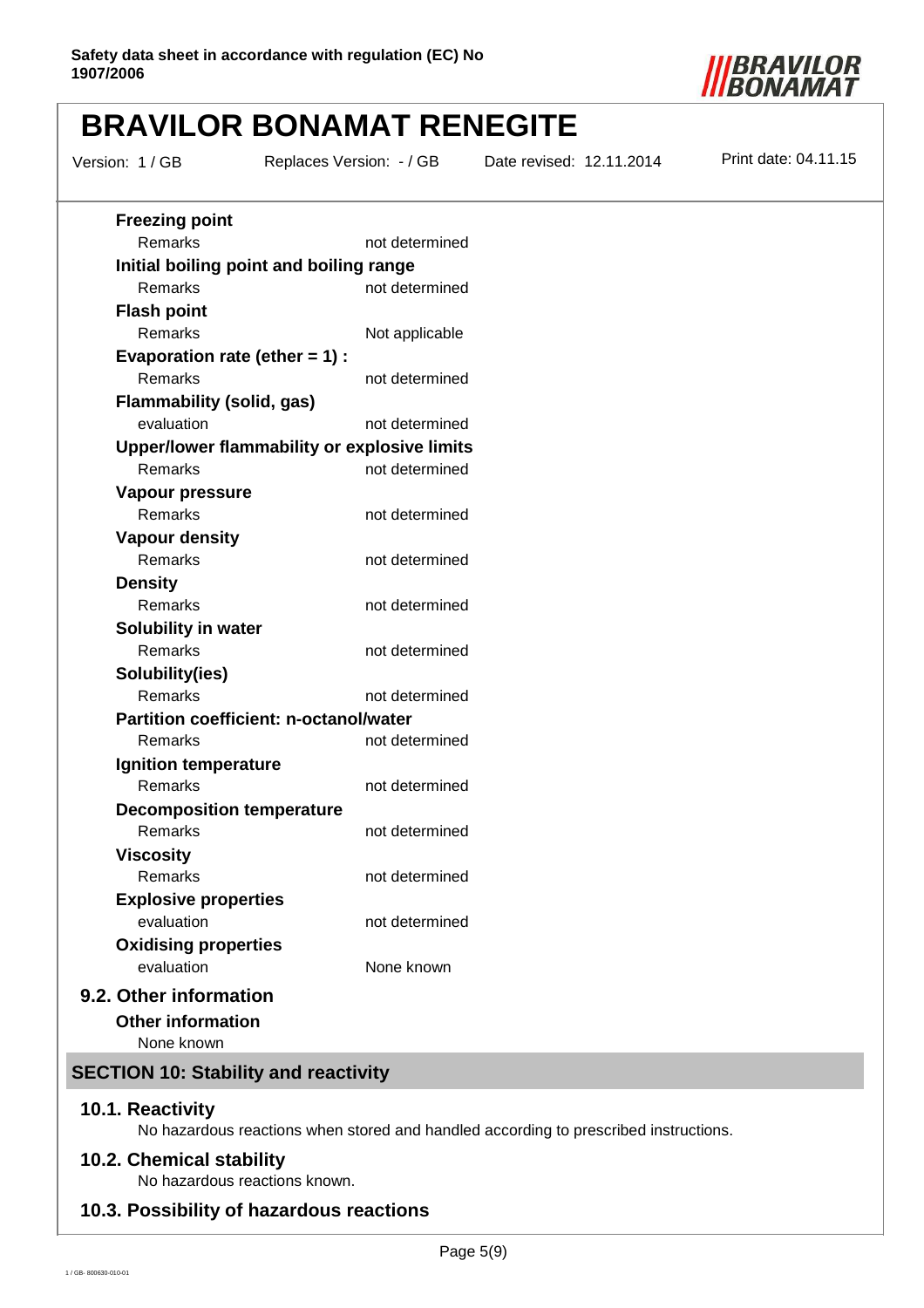

|                                                                                 | <b>BRAVILOR BONAMAT RENEGITE</b>                |                          |                      |
|---------------------------------------------------------------------------------|-------------------------------------------------|--------------------------|----------------------|
| Version: 1 / GB                                                                 | Replaces Version: - / GB                        | Date revised: 12.11.2014 | Print date: 04.11.15 |
|                                                                                 | No hazardous reactions known.                   |                          |                      |
| 10.4. Conditions to avoid<br><b>Decomposition temperature</b><br><b>Remarks</b> | No hazardous reactions known.<br>not determined |                          |                      |
| 10.5. Incompatible materials<br>Reactions with alkalies.                        |                                                 |                          |                      |
| Irritant gases/vapours                                                          | 10.6. Hazardous decomposition products          |                          |                      |
|                                                                                 | <b>SECTION 11: Toxicological information</b>    |                          |                      |
|                                                                                 | 11.1. Information on toxicological effects      |                          |                      |
| <b>Acute oral toxicity</b>                                                      |                                                 |                          |                      |
| Remarks                                                                         | not determined                                  |                          |                      |
|                                                                                 | <b>Acute oral toxicity (Components)</b>         |                          |                      |
| sulphamidic acid<br>Species<br>LD50                                             | rat<br>3160                                     | mg/kg                    |                      |
| <b>Acute dermal toxicity</b>                                                    |                                                 |                          |                      |
| Remarks                                                                         | not determined                                  |                          |                      |
|                                                                                 | <b>Acute dermal toxicity (Components)</b>       |                          |                      |
| sulphamidic acid                                                                |                                                 |                          |                      |
| Species                                                                         | rat                                             |                          |                      |
| LD50                                                                            | 2000<br>$\geq$<br>24                            | mg/kg<br>h               |                      |
| Duration of exposure<br><b>Acute inhalational toxicity</b>                      |                                                 |                          |                      |
| Remarks                                                                         | not determined                                  |                          |                      |
| <b>Skin corrosion/irritation</b>                                                |                                                 |                          |                      |
| Remarks                                                                         | not determined                                  |                          |                      |
| Serious eye damage/irritation                                                   |                                                 |                          |                      |
| Remarks                                                                         | not determined                                  |                          |                      |
| <b>Sensitization</b>                                                            |                                                 |                          |                      |
| Remarks                                                                         | not determined                                  |                          |                      |
|                                                                                 | Subacute, subchronic, chronic toxicity          |                          |                      |
| Remarks                                                                         | not determined                                  |                          |                      |
| <b>Mutagenicity</b>                                                             |                                                 |                          |                      |
| Remarks                                                                         | not determined                                  |                          |                      |
| <b>Reproductive toxicity</b>                                                    |                                                 |                          |                      |
| Remarks                                                                         | not determined                                  |                          |                      |
| Carcinogenicity                                                                 |                                                 |                          |                      |
| Remarks                                                                         | not determined                                  |                          |                      |
|                                                                                 | <b>Specific Target Organ Toxicity (STOT)</b>    |                          |                      |
| Remarks                                                                         | not determined                                  |                          |                      |
| <b>Aspiration hazard</b>                                                        |                                                 |                          |                      |
|                                                                                 | No special hazards have to be mentioned.        |                          |                      |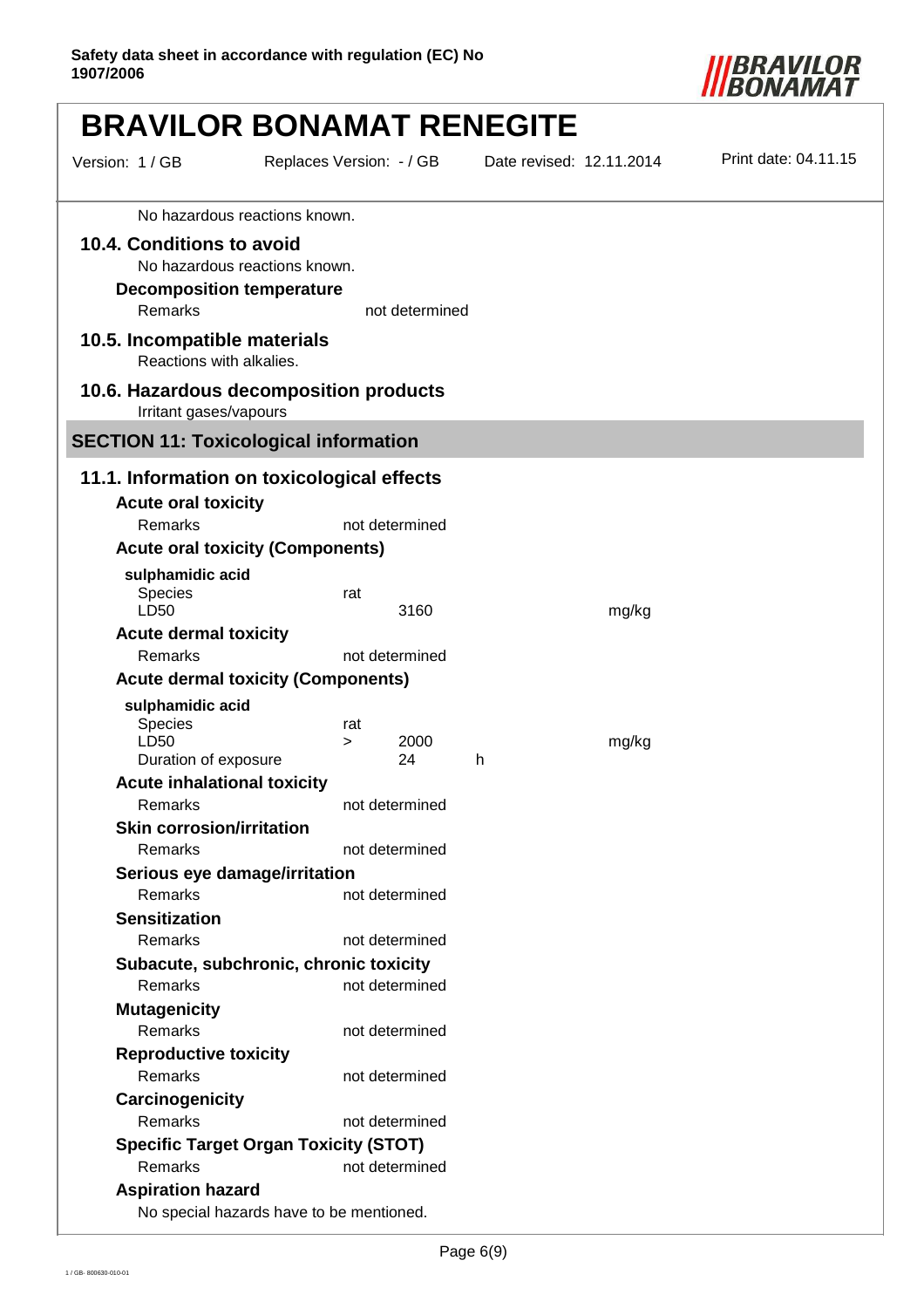

| Version: 1 / GB                                                                            | Replaces Version: - / GB                                                                        |                              |                                                      | Date revised: 12.11.2014 | Print date: 04.11.15 |
|--------------------------------------------------------------------------------------------|-------------------------------------------------------------------------------------------------|------------------------------|------------------------------------------------------|--------------------------|----------------------|
| <b>Experience in practice</b><br><b>Other information</b>                                  | Inhalation of dusts may irritate the respiratory tract.<br>No toxicological data are available. |                              |                                                      |                          |                      |
| <b>SECTION 12: Ecological information</b>                                                  |                                                                                                 |                              |                                                      |                          |                      |
| 12.1. Toxicity                                                                             |                                                                                                 |                              |                                                      |                          |                      |
| <b>General information</b><br>not determined                                               |                                                                                                 |                              |                                                      |                          |                      |
| <b>Fish toxicity (Components)</b>                                                          |                                                                                                 |                              |                                                      |                          |                      |
| sulphamidic acid<br>Species<br><b>LC50</b><br>Duration of exposure                         |                                                                                                 | 70,3<br>96                   | Fathead minnow (Pimephales promelas)<br>$\mathsf{h}$ | mg/l                     |                      |
| <b>Daphnia toxicity (Components)</b>                                                       |                                                                                                 |                              |                                                      |                          |                      |
| sulphamidic acid<br>Species<br><b>EC50</b><br>Duration of exposure<br>Method               | OECD <sub>202</sub>                                                                             | Daphnia magna<br>71,6<br>48  | h                                                    | mg/l                     |                      |
| <b>Algae toxicity (Components)</b>                                                         |                                                                                                 |                              |                                                      |                          |                      |
| sulphamidic acid<br><b>Species</b><br>ErC50<br>Duration of exposure                        |                                                                                                 | 48<br>72                     | Scenedesmus subspicatus<br>h                         | mg/l                     |                      |
| <b>Bacteria toxicity (Components)</b>                                                      |                                                                                                 |                              |                                                      |                          |                      |
| sulphamidic acid<br><b>Species</b><br><b>EC50</b><br>Duration of exposure                  | >                                                                                               | activated sludge<br>200<br>3 | h                                                    | mg/l                     |                      |
| 12.2. Persistence and degradability                                                        |                                                                                                 |                              |                                                      |                          |                      |
| <b>General information</b><br>not determined                                               |                                                                                                 |                              |                                                      |                          |                      |
| 12.3. Bioaccumulative potential<br><b>General information</b><br>not determined<br>Remarks | <b>Partition coefficient: n-octanol/water</b>                                                   |                              |                                                      |                          |                      |
| 12.4. Mobility in soil<br><b>General information</b><br>not determined                     |                                                                                                 | not determined               |                                                      |                          |                      |
| 12.5. Results of PBT and vPvB assessment<br><b>General information</b><br>not determined   |                                                                                                 |                              |                                                      |                          |                      |
| 12.6. Other adverse effects                                                                |                                                                                                 |                              |                                                      |                          |                      |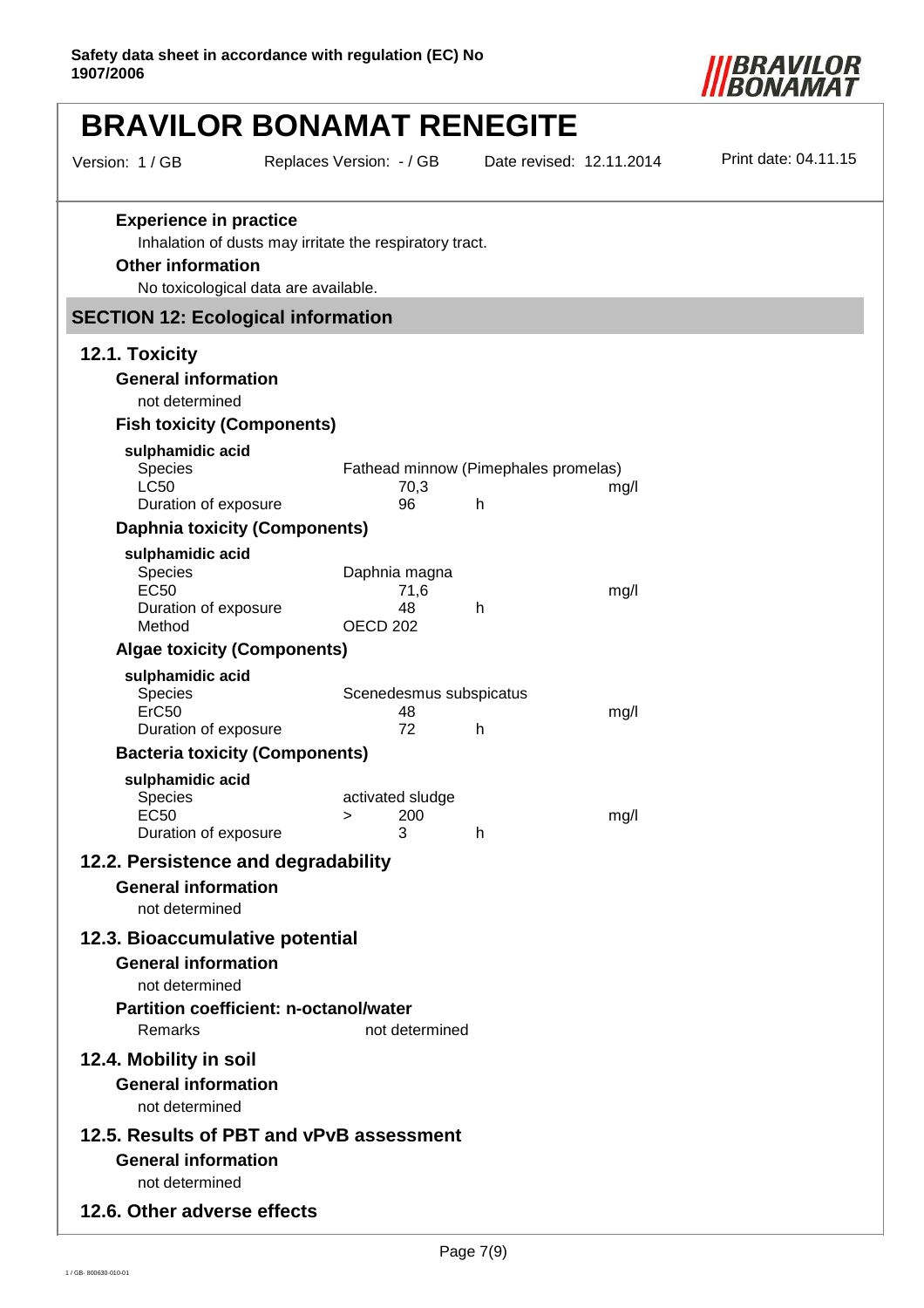

Version: 1 / GB Replaces Version: - / GB

Date revised: 12.11.2014 Print date: 04.11.15

#### **General information**

not determined

#### **General information / ecology**

Do not allow to enter soil, waterways or waste water canal.

#### **SECTION 13: Disposal considerations**

#### **13.1. Waste treatment methods**

#### **Disposal recommendations for the product**

Allocation of a waste code number, according to the European Waste Catalogue (EWC), should be carried out in agreement with the regional waste disposal company.

#### **Disposal recommendations for packaging**

Packaging that cannot be cleaned should be disposed off in agreement with the regional waste disposal company.

### **SECTION 14: Transport information**

#### **Land transport ADR/RID**

| 14.1. UN number                                                          |           |       |
|--------------------------------------------------------------------------|-----------|-------|
| <b>UN 2967</b><br>14.2. UN proper shipping name<br><b>SULPHAMIC ACID</b> |           |       |
| 14.3. Transport hazard class(es)<br>Class                                | 8         |       |
| Label                                                                    | 8         |       |
| 14.4. Packing group<br>Packing group<br><b>Limited Quantity</b>          | Ш<br>5 kg |       |
| Transport category<br>Tunnel restriction code                            | 3<br>F    |       |
| <b>Marine transport IMDG/GGVSee</b>                                      |           |       |
| 14.1. UN number                                                          |           |       |
| <b>UN 2967</b><br>14.2. UN proper shipping name<br><b>SULPHAMIC ACID</b> |           |       |
| 14.3. Transport hazard class(es)                                         |           |       |
| <b>Class</b>                                                             | 8         |       |
| 14.4. Packing group<br>Packing group                                     | Ш         |       |
| 14.5. Environmental hazards                                              |           |       |
| no                                                                       |           |       |
| IMDG-Code segregation<br>group                                           | 1         | Acids |
| Air transport ICAO/IATA                                                  |           |       |
| 14.1. UN number<br><b>UN 2967</b>                                        |           |       |
| 14.2. UN proper shipping name<br><b>SULPHAMIC ACID</b>                   |           |       |
| 14.3. Transport hazard class(es)                                         |           |       |
| Class<br>14.4. Packing group                                             | 8         |       |
| Packing group                                                            | Ш         |       |
| Information for all modes of transport                                   |           |       |